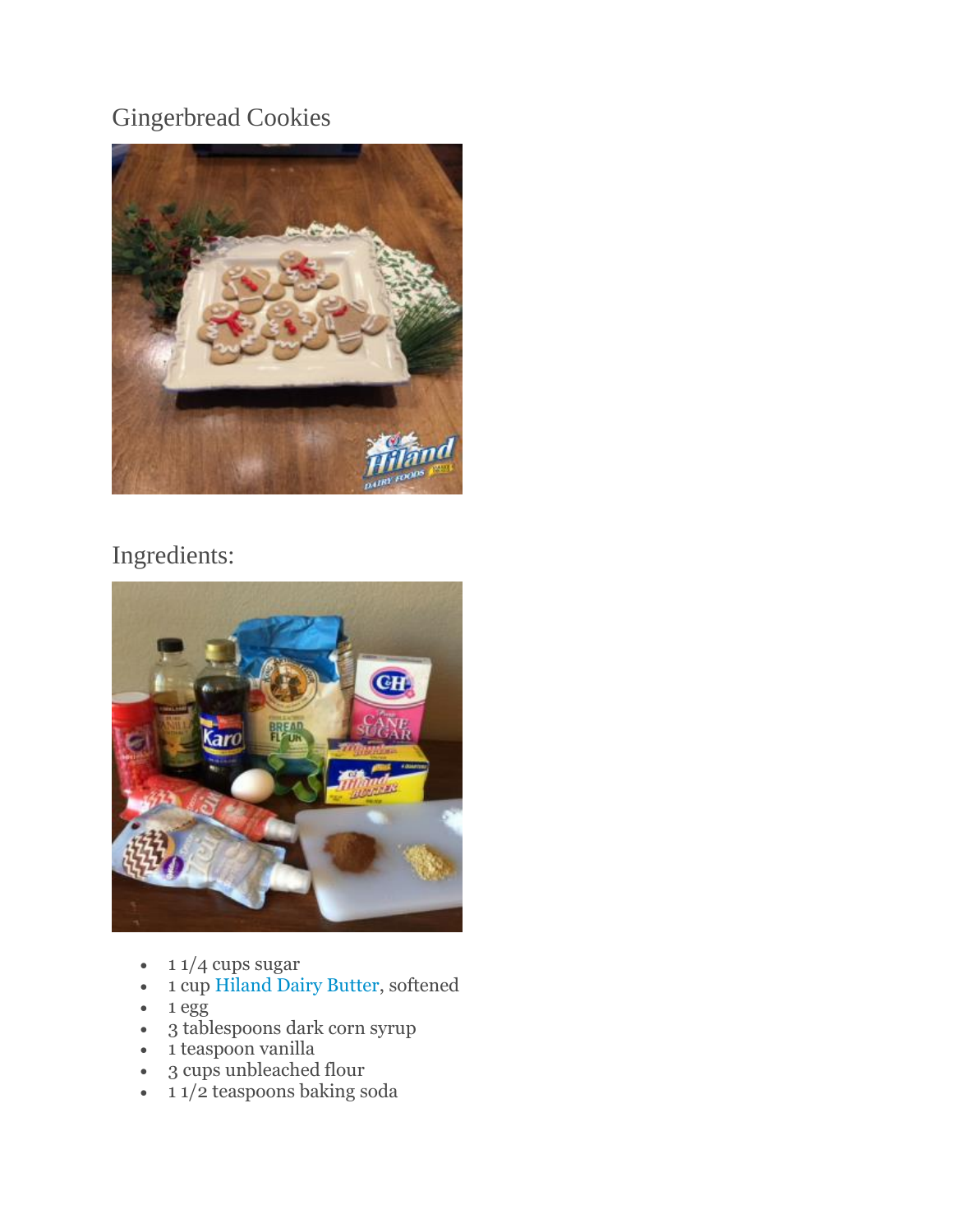- 2 teaspoons ground cinnamon
- 1 teaspoon ground ginger
- $\cdot$  1/4 teaspoon salt
- $\cdot$  1/4 teaspoon ground cloves
- $\cdot$  1 tube white piping frosting
- $\cdot$  1 tube red piping frosting
- Red candy dots

## Directions:

Preheat oven to 350 F.

In a large mixing bowl, beat sugar and butter at medium speed until creamy, about 2 minutes.



Add egg, syrup and vanilla and beat for 2 minutes.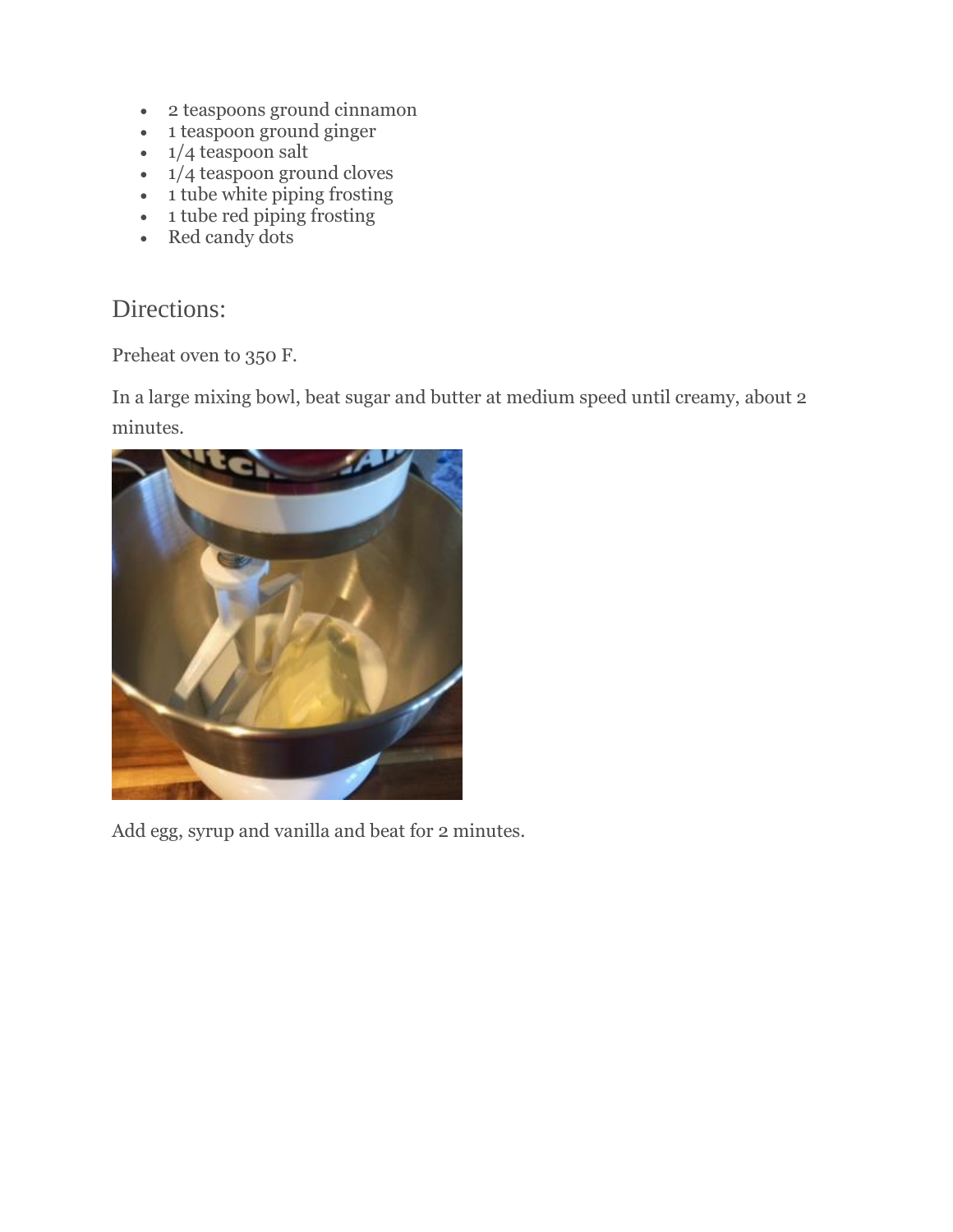

Sift the flour, baking soda, cinnamon, ginger, salt and cloves together in a separate bowl.



Reduce speed to low and gradually add the flour mixture to the creamed mixture. Beat for 2 minutes. The dough should be thick.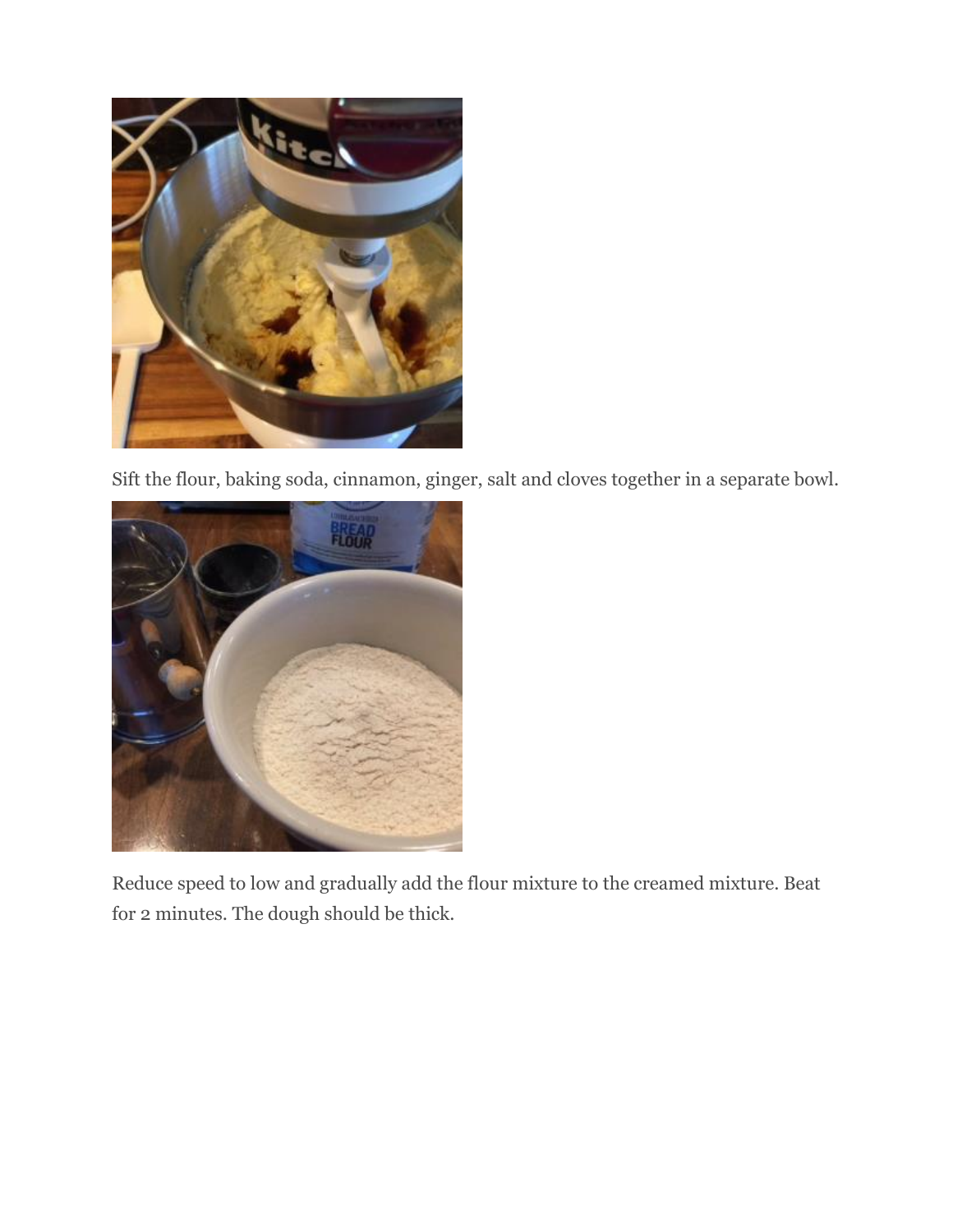

Divide the dough into 3 equal parts. Wrap each section in plastic wrap and flatten to make disc shapes.



Refrigerate the dough for up to 2 hours.

Roll out each section on a clean, cold, floured work surface until each is 1/8 inch thick. Cut out gingerbread shapes using a cookie cutter.